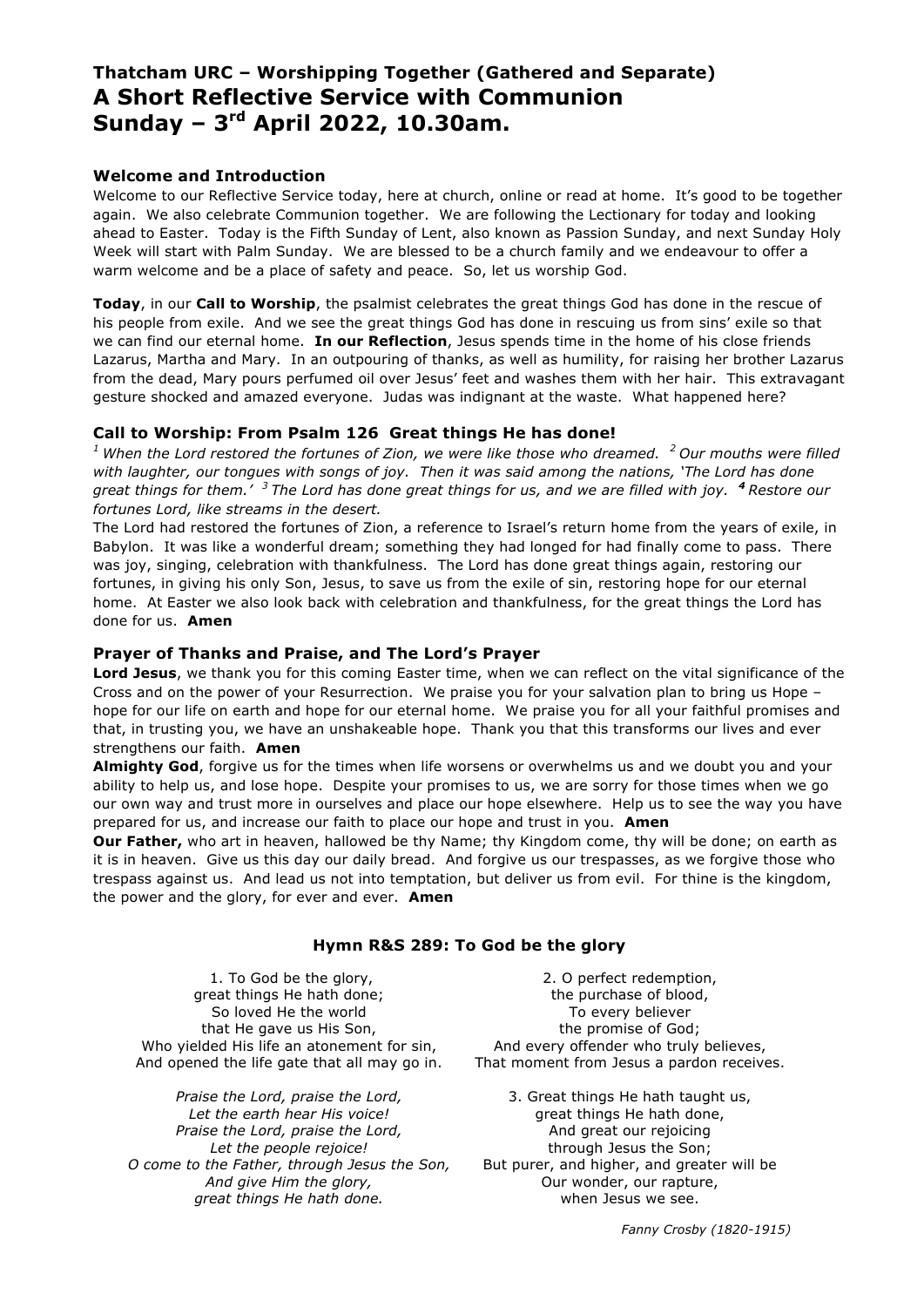# **Dedication of our Offerings**

**Almighty God**, as part of our worship today, we give thanks to you for all your gifts to us and your provision for us. And in our thanksgiving, we have offered our gifts to you. Please accept our offering of money, given by various means and at different times. We pray they may be used wisely and well for the sake of your kingdom here, through the work of your church, to be a blessing to others. **Amen**

# **Bible Reading: John 12:1-8 Jesus anointed at Bethany**

*<sup>1</sup>Six days before the Passover, Jesus came to Bethany, where Lazarus lived, whom Jesus had raised from the dead. <sup>2</sup>Here a dinner was given in Jesus' honour. Martha served, while Lazarus was among those reclining at the table with him. <sup>3</sup>Then Mary took about half a litre of pure nard, an expensive perfume; she poured it on Jesus' feet and wiped his feet with her hair. And the house was filled with the fragrance of the perfume.* 

<sup>4</sup>*But one of his disciples, Judas Iscariot, who was later to betray him, objected, <sup>5</sup> 'Why wasn't this perfume sold and the money given to the poor? It was worth a year's wages' (three hundred denarii). <sup>6</sup>He did not say this because he cared about the poor but because he was a thief; as keeper of the money bag, he used to help himself to what was put into it.* 

*<sup>7</sup>'Leave her alone,' Jesus replied. 'It was intended that she should save this perfume for the day of my burial. <sup>8</sup>You will always have the poor among you (Deut 15:11), but you will not always have me.' Thanks be to God for his word.*

## **Reflection: Extravagantly Thankful**

The brother and sisters: Lazarus, Martha, and Mary, radiated hospitality. John records that Jesus loved them. They offered their home and their hearts to Jesus and included his friends. Theirs was a home where Jesus felt comfortable, where he could relax. When facing danger or demanding situations, we need somewhere safe among friends, and it is telling that Jesus chose to stay with him during the gruelling last week of his life.

In this brief episode in John's Gospel, Jesus was a guest of honour at a thank you dinner, after he had turned their family life around by raising Lazarus from the dead. In the relaxed atmosphere, Mary suddenly jolted everyone to attention. Her action was like breaking a very large bottle of Chanel No 5 in a small space: the fragrance would have been overpowering. It was immensely valuable, about a years wages for the average person. If, as is possible, it was part of her dowry, she was offering Jesus her love and her life's commitment in sheer grateful extravagance. Shockingly, she anointed his feet. Anointing his head would have symbolically anointed him as prophet, priest or king, but, by anointing his feet, she likened him to a corpse, since the anointing of a dead body began with the feet.

Mary's action carried a disturbing mixed message, which Jesus perfectly understood, of lavish gratitude and impending death. This was an incredibly tender and intimate moment in a family home. A respectable woman let down her hair only in front of her husband or when mourning. He has seen her hair when mourning at Lazarus's tomb; now he saw it again, foreshadowing his own death, in the midst of a celebration of Lazarus's restored life.

Sometimes, we have to hold in tension the paradox that life and death are not mutually exclusive. Funeral liturgies remind us that "In the midst of life we are in death". This is true every Sunday when congregations meet as people experiencing life and death. One person's celebration of an engagement or of a birth of a child is part of the same offering as another person's illness or bereavement. The church invites us to bring all the fabric of our lives to God, without denying any part of them, to make one offering. Thus, over the centuries, our churches have contained more joy and more sorrow, more fear and more hope, than most other buildings. It is a prayed-in place, a safe place that keeps itself as a place of hospitality for all, without charge, aiming to welcome people as if Christ himself.

This integrity of joy and sorrow, hope and doubt, is also built into the fabric of the liturgical year particularly at Easter. That is the wonder of Christian worship: it holds together the grief and the glory, the tears and the triumph, in one offering to God, and makes of it something beyond our imagining.

Just as Mary shifted the focus, so, our gaze is refocused as the liturgy turns us from the observance of Lent to become conscious of the growing overshadowing of Calvary. The cross comes more sharply into view. We turn to face it for ourselves, but we also turn as a community that will tread the pilgrimage of the next two weeks together, bringing our joy and sorrow, our hopes and fears, to make one big offering to God. Praise to you, Lord Jesus: dying you destroyed our death, rising you restored our life. **Amen**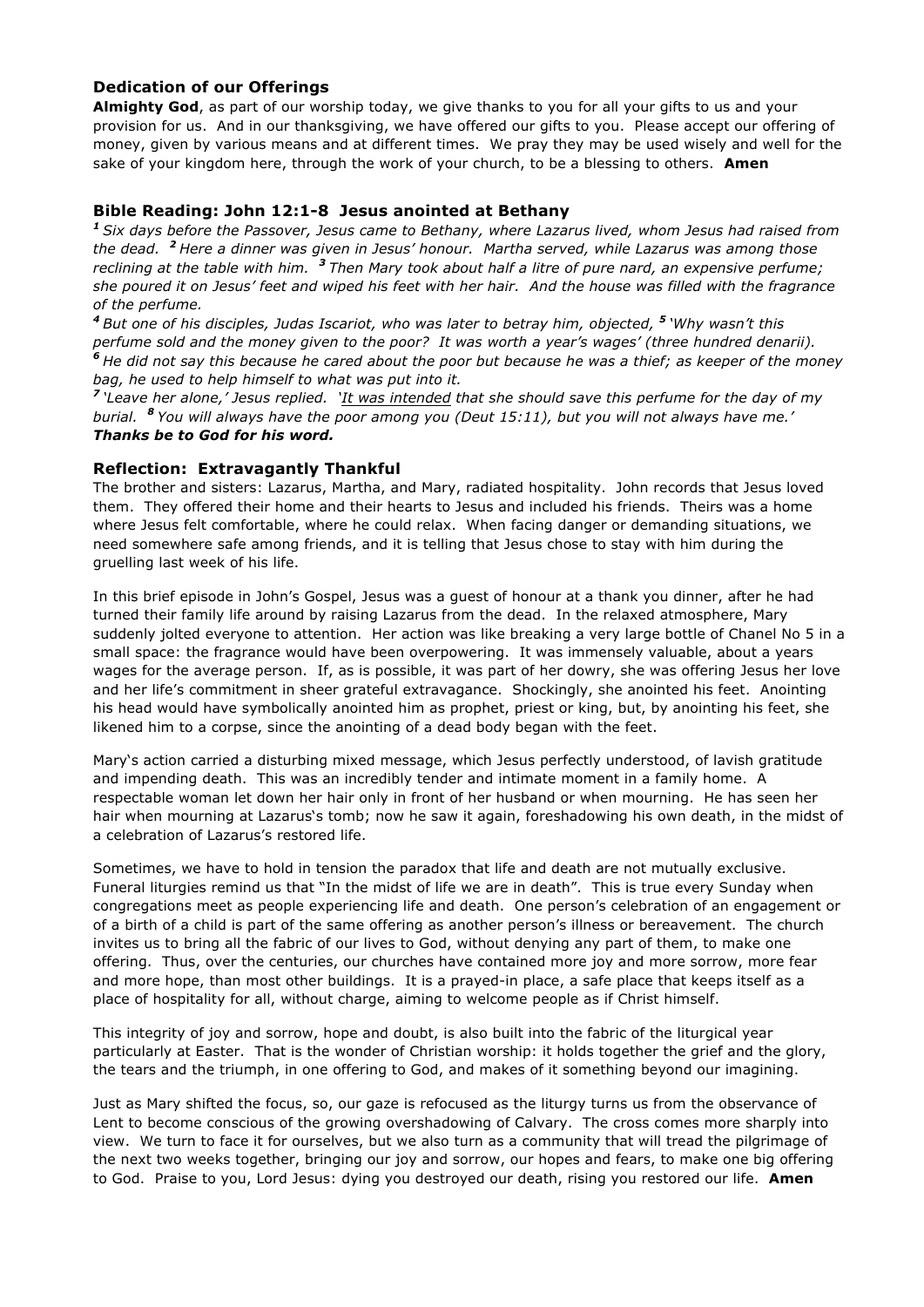# **Hymn: My heart is filled with thankfulness**

1. My heart is filled with thankfulness To Him who bore my pain; Who plumbed the depths of my disgrace And gave me life again; Who crushed my curse of sinfulness, And clothed me in His light, And wrote His law of righteousness With power upon my heart.

2. My heart is filled with thankfulness To Him who walks beside; Who floods my weaknesses with strength And causes fears to fly; Whose every promise is enough For every step I take, Sustaining me with arms of love And crowning me with grace.

3. My heart is filled with thankfulness To him who reigns above; Whose wisdom is my perfect peace, Whose every thought is love. For every day I have on earth Is given by the King. So I will give my life, my all, To love and follow him.

> *Words and music by Keith Getty & Stuart Townend Copyright © 2003 Thankyou Music CCL No 2249*

~~~~~~~~~~~~~~~~~~~~~~~~

# *We come now to celebrate the Sacrament of Communion*

## **A Simple Communion**

We are still scattered but we are brought together as we remember. Let these symbols of bread and wine help to make Jesus real to us in his body and blood. A body that was broken for us and blood that was shed for us. In this sacrament, we are made one with him — delivered from the power of death into his Kingdom of life and love.

**Almighty God**, we remember that Jesus was born of Mary; he lived our common life on earth; he revealed your love as a Father; he showed us the way to live; he suffered and died for us; on the third day you raised him from the dead; and he is present with us now through the Holy Spirit. In his presence, and in the company of all your people, we celebrate the Lord's Supper. **Amen**

**On the night before the crucifixion**, when evening came, Jesus and his apostles reclined at the table. And he said to them, 'I have eagerly desired to eat this Passover meal with you before I suffer. And he took bread, gave thanks and broke it, and gave it to them, saying, *'This is my body given for you; do this in remembrance of me.'*

In the same way, after the supper he took the cup, gave thanks, and gave it to them, saying, *'This cup is the new covenant in my blood, which is poured out for you, for the forgiveness of sins.'* When they had sung a hymn, they went out to the Mount of Olives to Gethsemane.

#### **Hymn: R&S 448 Here, Lord, we take the broken bread**

Here, Lord, we take the broken bread And drink the wine, believing That by your life our souls are fed, Your parting gifts receiving.

As you have given, so we would give Ourselves for others' healing: As you have lived, so we would live, The Father's love revealing.

*C V Pilcher (1879-1961)*

#### **Prayer of Thanksgiving and Sharing – The Bread**

We give thanks to you, O God, that from the earth you cause the grain to come for the making of bread. We praise you for Jesus, the bread of life, whose body was given for us.

By your Holy Spirit sanctify us and **this bread**, that the bread which we break may be to us the communion of the body of Christ, and that we may be made one in him. As of old you fed your people in the wilderness, so feed us now that we may live to your praise; through Jesus Christ our Lord. **Amen**

When Jesus had given thanks, he broke the bread and said: *'Take, and eat: this is my body given for you. Do this, in remembrance of me.'*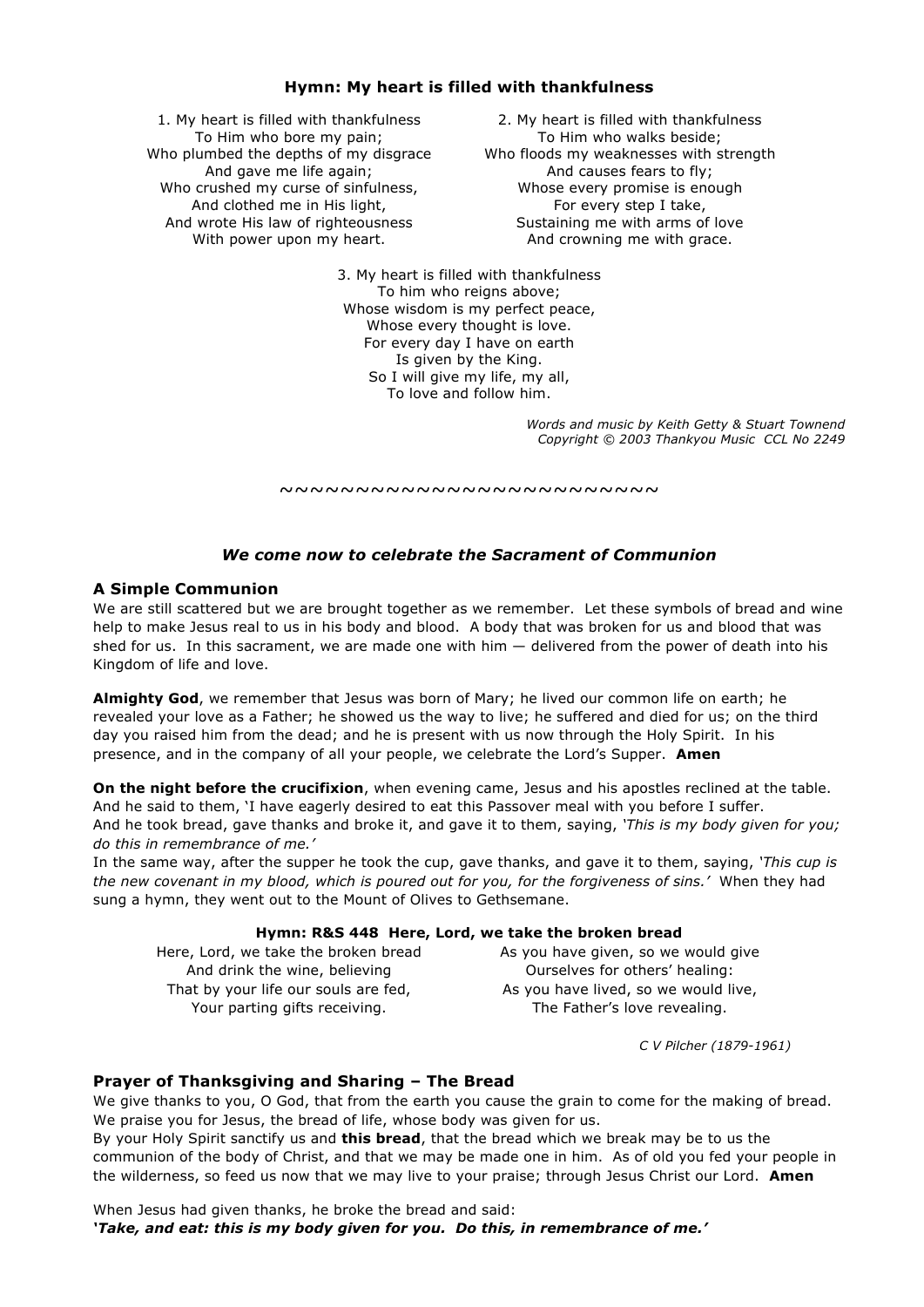## *The Body of Christ broken for us. (let us take the bread and eat)*

#### **Prayer of Thanksgiving and Sharing – The Wine**

We give thanks to you, O God, that you cause the vine to yield fruit. We bless you for Jesus, the true vine, whose blood was poured out for us.

By your Holy Spirit sanctify us and **this wine**, that the cup which we bless may be to us the communion of the blood of Christ, and that through abiding in him we may bear fruit that lasts. As we share the sufferings of Christ, so give us grace that we may know the power of his resurrection; through Jesus Christ our Lord. **Amen**

When Jesus had given thanks, he gave the cup to his disciples and said: *'Drink this, all of you; for this is my blood of the new covenant, which is shed for you and for many, for the forgiveness of sins. Do this, in remembrance of me.' The Blood of Christ shed for us. (let us take the wine and drink)*

Thanks be to God for these gifts beyond words, the bread of life, the cup of salvation, this lasting memorial. **Amen**

**Gracious God**, we praise you for what you have given and for what you have promised us here. You have made us one with all your people in heaven and on earth. You have fed us with the bread of life, and renewed us for your service. Now we give ourselves to you; and we ask that our daily living may be part of the life of your kingdom, and that our love may be your love reaching out into the life of the world; through Jesus Christ our Lord. **Amen** 

~~~~~~~~~~~~~~~~~~~~~~~

## **Prayers of Intercession for Ukraine**

*"Our prayers can go where we cannot. While many things may seem impossible from a human standpoint, in the realm of prayer there are no impossibilities"* Brother Andrew

**Loving Lord**, we continue to cry out to you for Ukraine. We thank you for those who are trying to work for peace. We pray for all who have been displaced from their homes, asking that they may find new life and love in unfamiliar places. We pray for those left behind, still living with the daily terrors of attack and not knowing what will happen next. We remember all those who have died, some of whom are known only to you.

#### **Lord, we long to live lovingly. Help our love to pour out.**

**Father God**, we pray for girls in Afghanistan, once again refused an education. We pray that the Taliban will reverse its decision and listen to your voice, encouraging equality for everyone. We pray for all the places in conflict in our world, currently out of the headlines. Show us how we can help and support all those who need food, shelter and education to enable them to prosper.

#### **Lord, we long to live lovingly. Help our love to pour out.**

**Sovereign God**, we pray for our country, especially as the cost of living rises. Show us how to support each other, even when we might be struggling ourselves. Give us a spirit of generosity and help us to be content with what we need. We pray for all who work in our foodbanks, our homeless hostels and our support networks. We continue to lift to you all those who work in our health care system, as Covid still runs rife in our communities.

#### **Lord, we long to live lovingly. Help our love to pour out.**

God of all, we also pray for all the communities we are part of: where we live, our church, our schools, places of work and our homes. Give us joyful hearts and generous spirits, so that we give our best to others. We remember all who are ill or sad at this time and all who are anxious or housebound. **Lord, we long to live lovingly. Help our love to pour out.** 

**Finally, Lord**, we commit the week ahead to you. We ask that you travel with us in our work, our play, our joys and sorrows. Help us to find space to breathe your fragrance and offer ourselves and all we have to you, for you to make whole, strong and beautiful.

Lord, we long to live with you with thankfulness and love. We ask you to pour out your blessings on us, so that we can pour them out to others. **Amen**